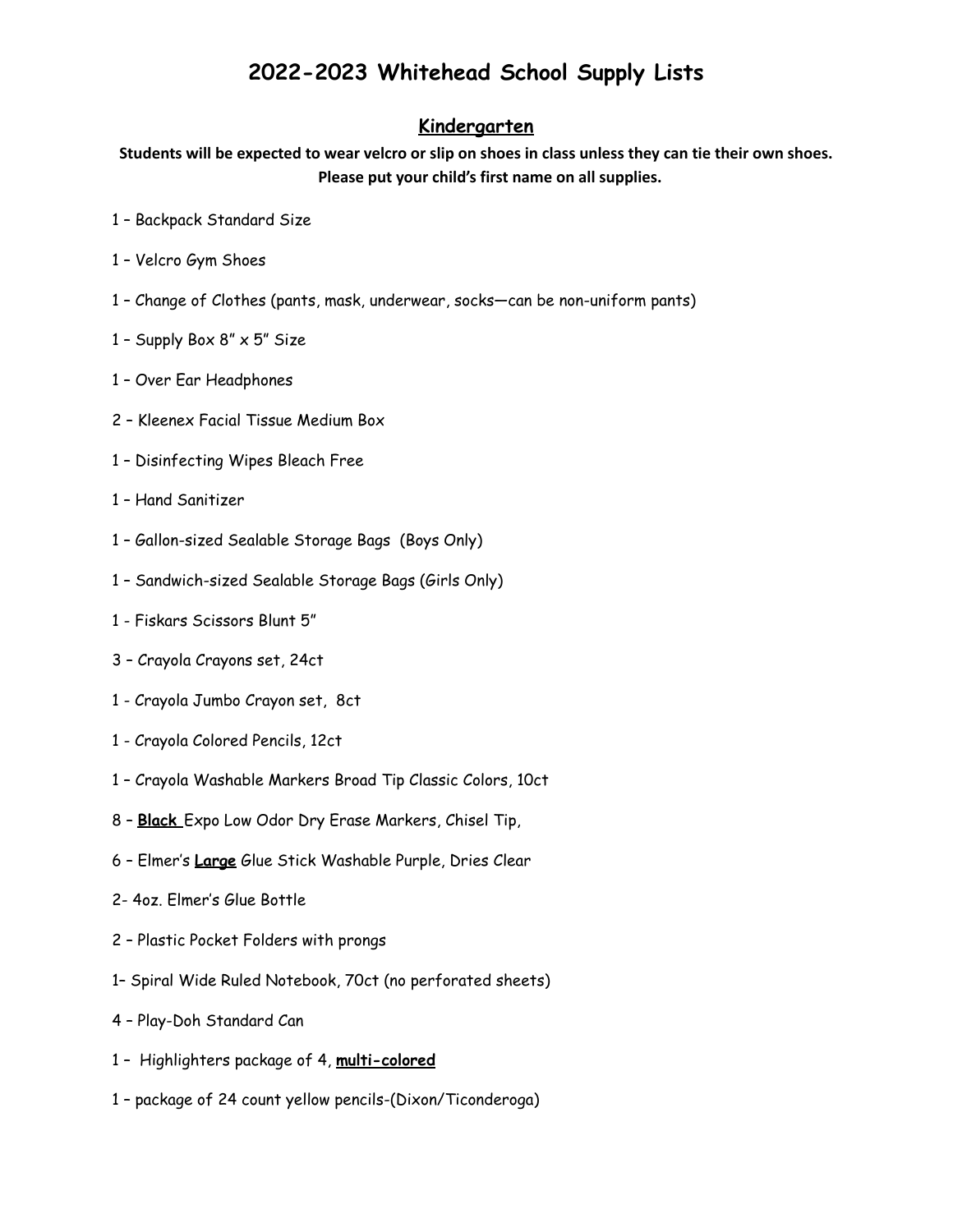#### **Kindergarten Bilingual**

**Se espera que los estudiantes usen zapatos de cerradura velcro en clase, a menos que sepan o puedan amarrar sus cintas.**

**Por favor traigan estos útiles SIN el nombre del alumno**

- 1 caja de toallas anti-bacteria
- 1 limpiador desinfectante para las manos (*Hand Sanitizer*)
- 2 cajas de Kleenex grande
- NIÑOS 1 caja de bolsas de plástico (tamaño galón)
- NIÑAS 1 caja de bolsas de plástico (tamaño sándwich)
- 1 caja de lápices, marca Dixon **Ticonderoga**
- 1 tubo **grandes** de pegamento
- 2 botellas de 4oz de pegamento Elmers
- 1 paquete de plastilina marca Play-doh
- 1 tijera de punta redonda
- 1 caja de crayones marca Crayola (de 24 piezas)
- 1 caja de crayones gordos (de 8 piezas)
- 1 caja de 10 marcadores, colores clásicos gordos marca Crayola
- 1 caja de marcadores resaltadores colores variados (de 4 piezas)
- 1 paquete de 4 marcadores Expo
- 1 caja pequeña para guardar útiles de arte 8 1⁄2'x 5 1⁄2'
- 1 mochila

#### **Por favor de escribir el nombre del alumno**

- 3 cuadernos composición
- 1 audífono de diadema sobre la cabeza

\*Un cambio de ropa extra - incluyendo calcetines y ropa interior que se quedara en la escuela todo el año en caso de accidente o emergencia.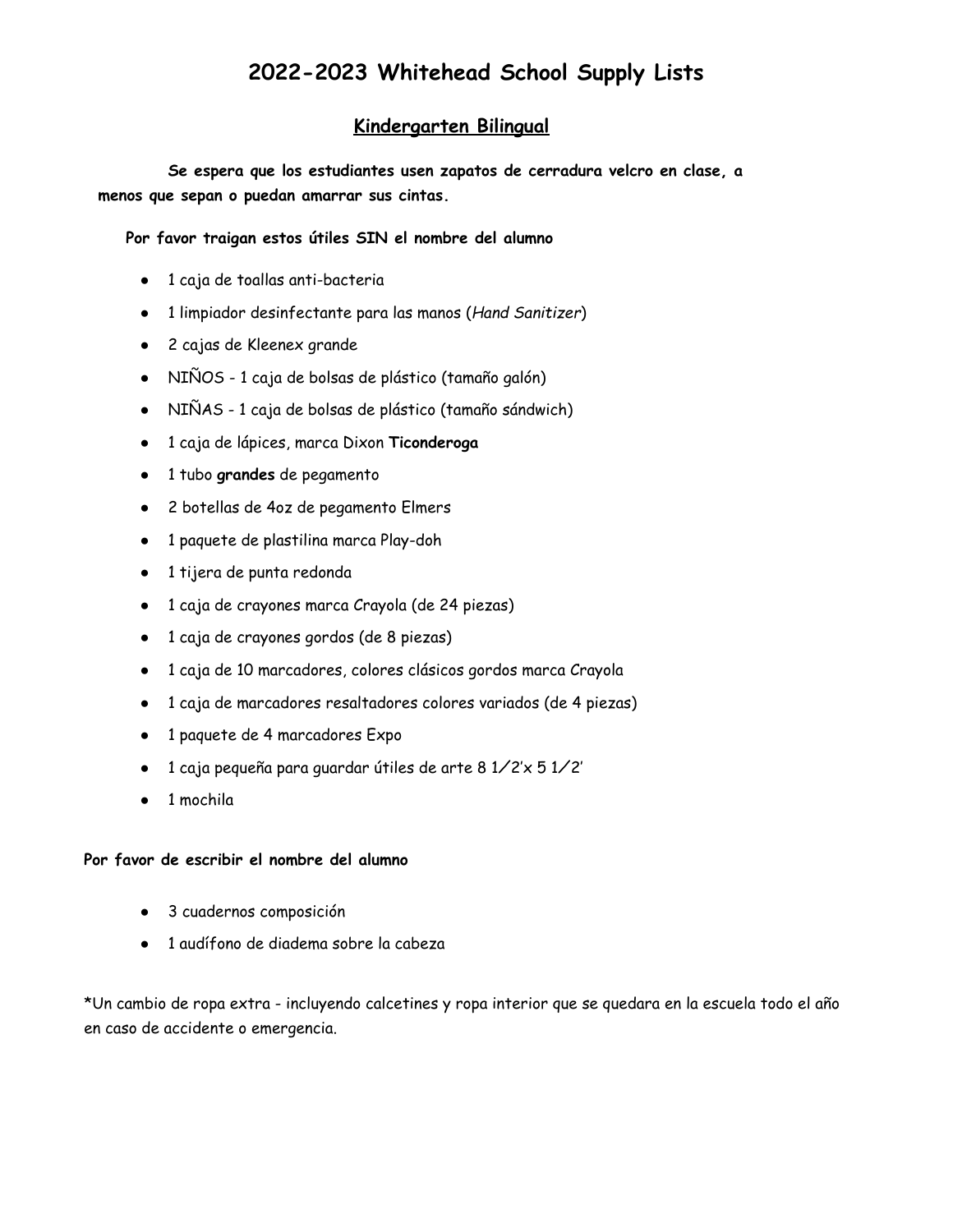### **st Grade**

- Standard backpack without wheels
- Pair of gym shoes (Velcro if your child can't tie)
- Box of Crayola washable markers-8 count
- Boxes of Crayola 24 count crayons
- Elmer's glue sticks
- Box of Kleenex
- 1 Supply box-  $8.25 L \times 5.25 W$  (No zipper supply bags)
- 4-pack colored chisel-tip Expo dry erase markers
- #2 yellow pencils (no plastic wrapping on them)
- Pink Pearl Erasers
- Fiskars blunt-tip 5" kid scissors
- Pair of over the ear headphones (Not earbuds)
- box of quart size zip-loc bags (GIRLS ONLY)
- box of gallon size zip-loc bags (BOYS ONLY)
- Clorox wipes

Supplies will need to be replaced as they run out during the school year.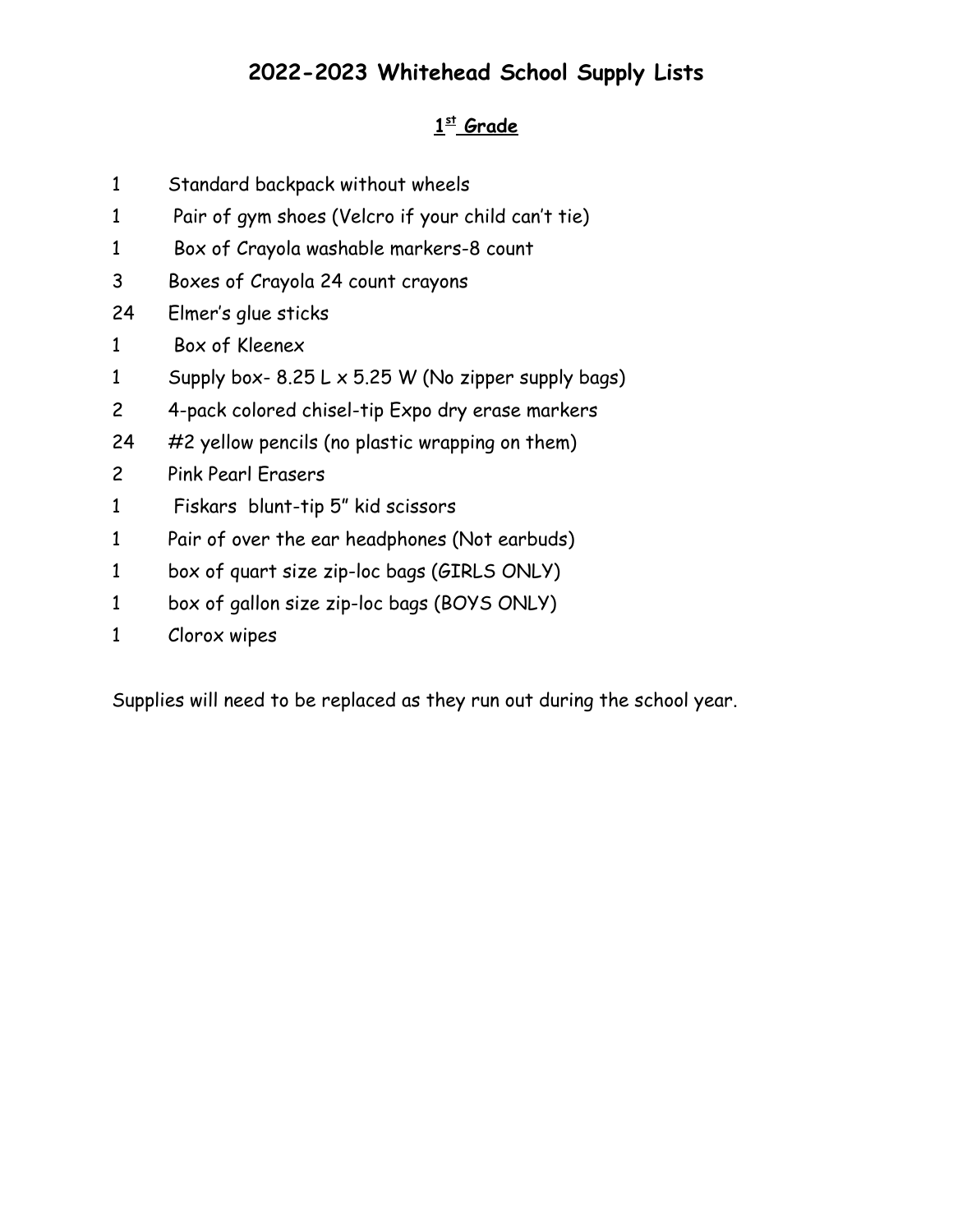### **1er. Grado para la clase bilingüe**

- Mochila sin ruedas
- Cajita/estuche para guardar lápices- 8.25 L x 5.25 A
- Tenis solamente con VELCRO para Educación Física (se quedarán aquí en clase)
- Cajas de Marcadores Crayola de 8 piezas (color clásico washable markers)
- Cajas de Crayones Crayola de 24 piezas
- Palos de pegamento (glue sticks)
- Cajas de Kleenex de 125 ct.
- Paquetes de 4- Marcadores Multicolor EXPO bajo olor (EXPO low odor)
- Borradores medianos color rosa
- Tijera de Punta redonda
- Libretas de Composición Notebooks (Composición Notebook/NO libretas de espiral)
- Cajas de Toallas anti-bacterial (anti-bacterial wipes)
- Limpiador desinfectante para las manos (Hand Sanitizer)
- Paquetes de bolsas plásticas del tamaño galón (gallon size)
- Paquetes de bolsas plásticas del tamaño ~ cuarto de galón (quart size)
- 1 Paquetes de bolsas plásticas del tamaño sándwich (sandwich size)
- Lápices de color Crayola
- Sacapuntas con estuche (sin Baterías)
- 1 (Valencia) Audifonos solo de diadema (headphones)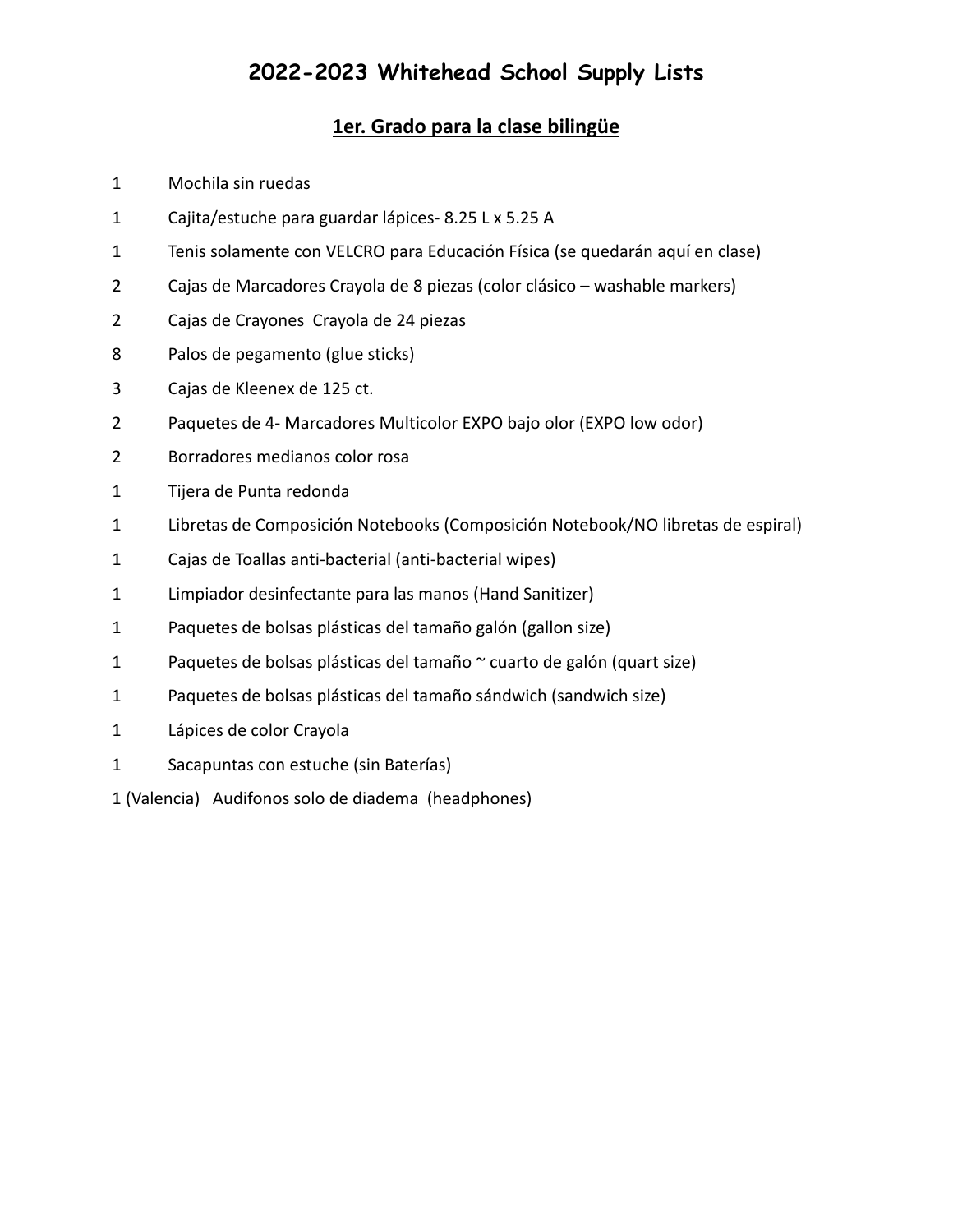### **2nd Grade**

Back Pack- NO WHEELS PLEASE

Headphones (1)

Crayons- 24 count (1)

Glue- Elmers Bottle (1)

Glue- Elmers Stick (4)

Markers- Broad Tip (2)

Markers- Thin Tip (2)

Dry Erase Markers- any color (8)

Plain #2 pencils -SHARPENED (12)

Pink Erasers (2)

5" Fiskars Scissors- blunt/pointed (1)

Supply Box- 8.25 L x 5.25 W (1)

Folder- 1 heavy duty, plastic two pocket folder with prongs (any color or design)

Spiral Notebook- Wide ruled- 70 ct (1)

Composition Notebook- Wide Ruled (1)

Can of playdough (4)

Box of Tissues- large (2)

Antibacterial Wipes (1) (Last Name A-L)

Quart-Sized Ziplock Bags (1) (Last Name A-L)

Hand Sanitizer- 8 oz. pump bottle (2) (Last Name M-Z)

Gallon-Sized Ziplock Bags (1) (Last Name M-Z)

### **Please open and label each item with your child's name prior to bringing items to school.**

Please note: Individual teachers may ask for more or other materials that will be needed throughout the year based on the classroom needs.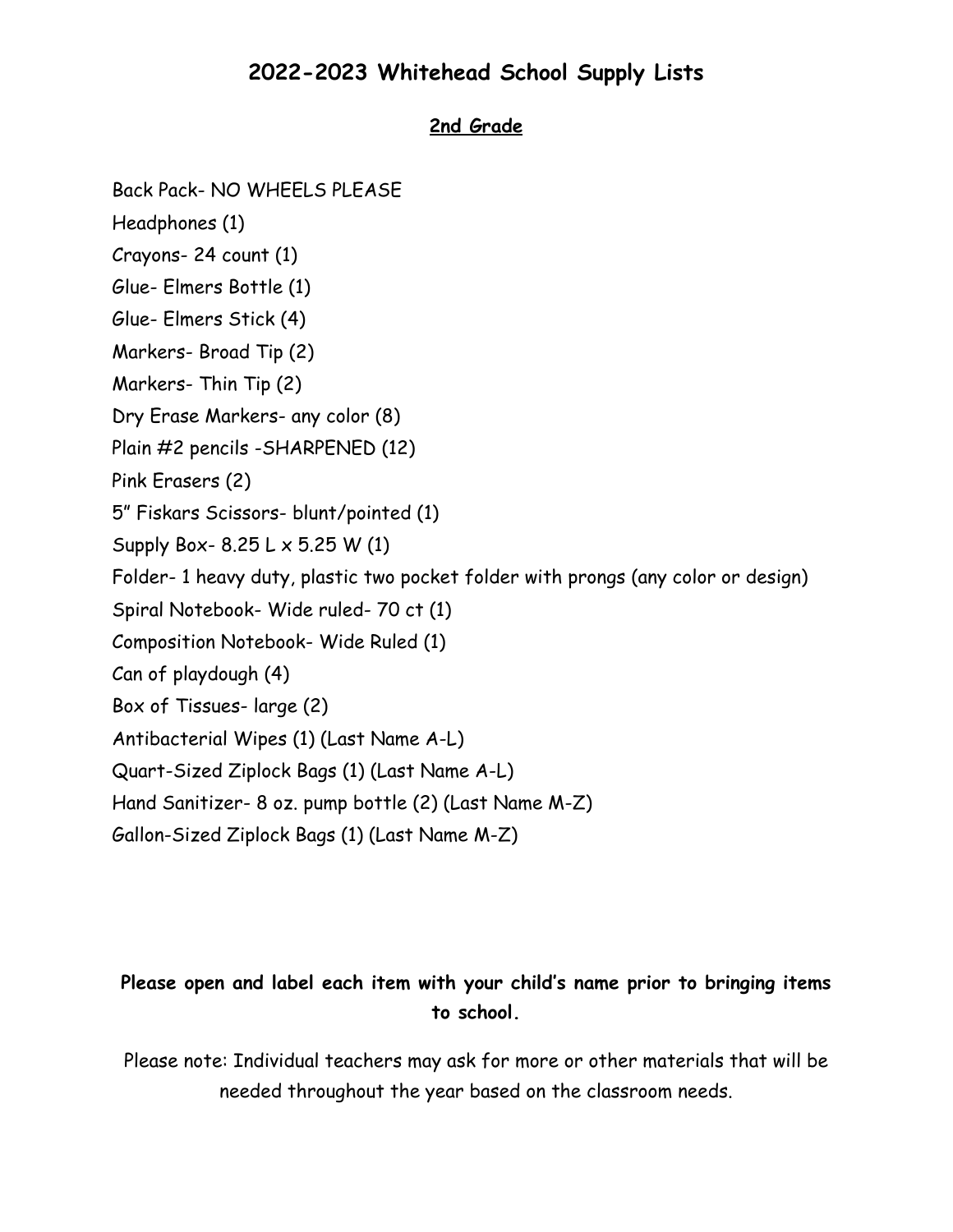### **Bilingüe 2do Grado**

Mochila – SIN RUEDAS POR FAVOR Caja de toallitas Anti-Bacterial Clorox (2) Caja de Kleenex – Grande (2) Caja de bolsas plásticas del tamaño cuarto de galón (1) Caja de bolsas plásticas tamaño galón (1) Audífonos (1) Por favor no compren ear buds Caja de Crayones – 24 piezas (2) Botella de pegamento (1) Palos de pegamento (6) Cajas de marcadores – Punta gruesa (1) Cajas de marcadores – Punta delgada (1) Lápices de colores (1) Marcadores multicolor Expo (Dry Erase) – 4 Piezas – (1) Cuadernos de 70 páginas renglón ancho (wide rule) (4) Papel Suelto – renglón ancho (2) Caja de lápices No.2 (32) Borradores color rosa (2) Tijeras de punta redonda 7" Fiskars (1) Regla (1) Caja 8x5 para guardar útiles (1) Carpetas de plástico con bolsas (6) Botella de alcohol en gel (1) 1 un Sharpie negro (punta delgada) 1 paquete marcadores resaltadores (highlighters)

Libretas de composición (2) (Solamente clase de Maestra López)

POR FAVOR ESCRIBE EL NOMBRE EN TODO CON MARCADOR PERMANENTE Y TRAIGA LOS ÚTILES EN UNA BOLSA CON EL NOMBRE DEL ESTUDIANTE DURANTE LA ORIENTACIÓN. MUCHAS GRACIAS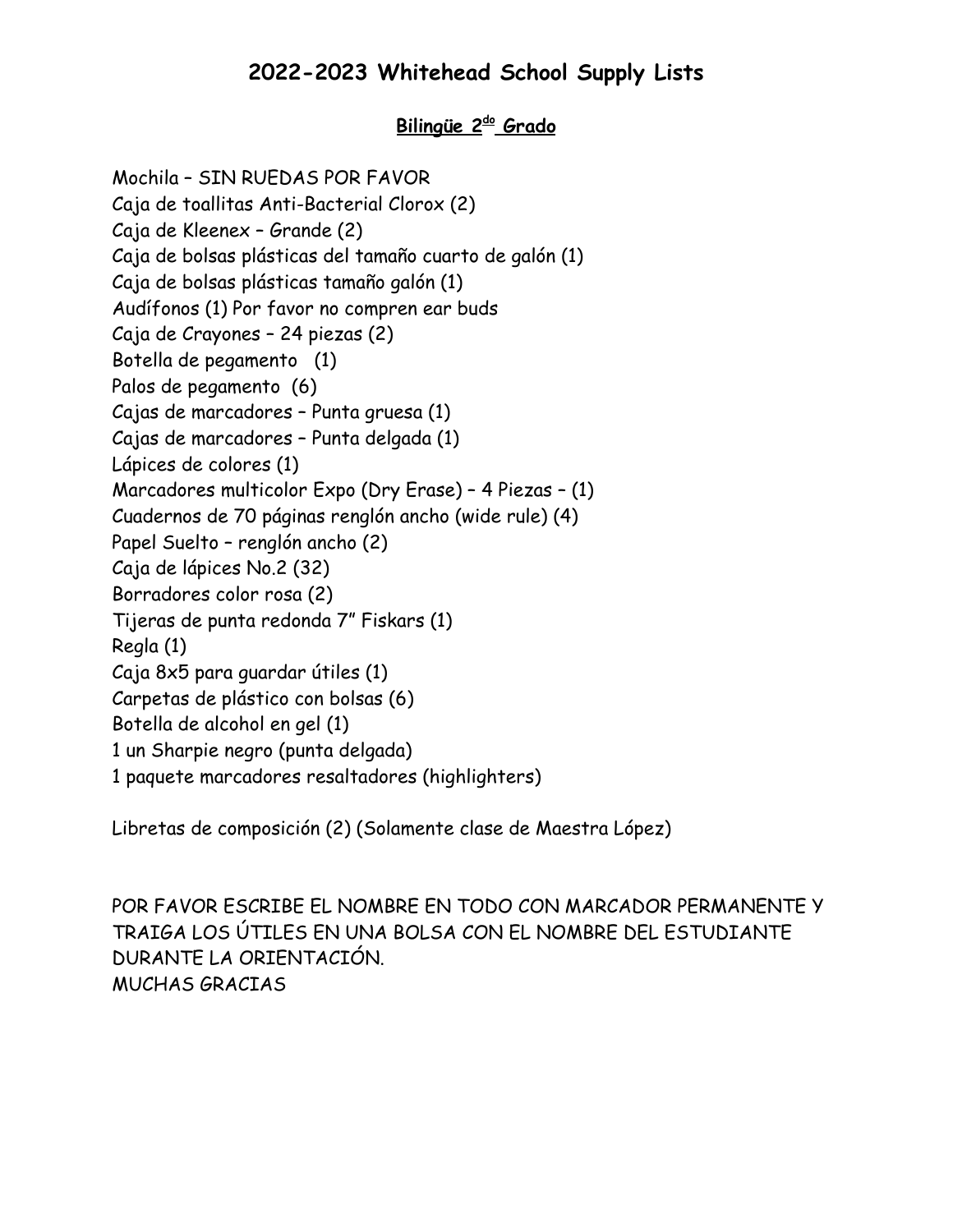### **3rd Grade**

- 1 \*Backpack-No Wheels
- Gym Shoes to be left at school
- 2-3 Large Containers of Clorox Disinfecting Wipes
- 3 Large Boxes of Tissues
- 2 pkg of 24 count Pencils, *sharpened if possible*
- 1 Individual Pencil Sharpener
- 1 pkg 12 count Crayola Colored Pencils
- 1 pkg 24 count Crayola Crayons
- 1 pkg 8-10 count Crayola Broad Markers
- 1 pkg of 4 count glue sticks
- 1 pair of Scissors
- 1 Pink Pearl Eraser
- 1 \*Small Supply BOX (to hold markers, crayons, colored pencils, glue stick and scissors)
- 1 pkg 4 count BLACK Expo Whiteboard Dry Erase Markers (student use)
- 2 \*Plain Colored Two Pocket Folders
- 2 \*Plain Colored Wide Ruled Spiral Notebooks
- 2 \*Composition Notebooks
- 1 Fine Point Black Sharpie Marker

Items with a \* should have the students name on each item prior to bringing into school.

Please note: Individual teachers may ask for more or other materials that will be needed throughout the year based on the classroom needs.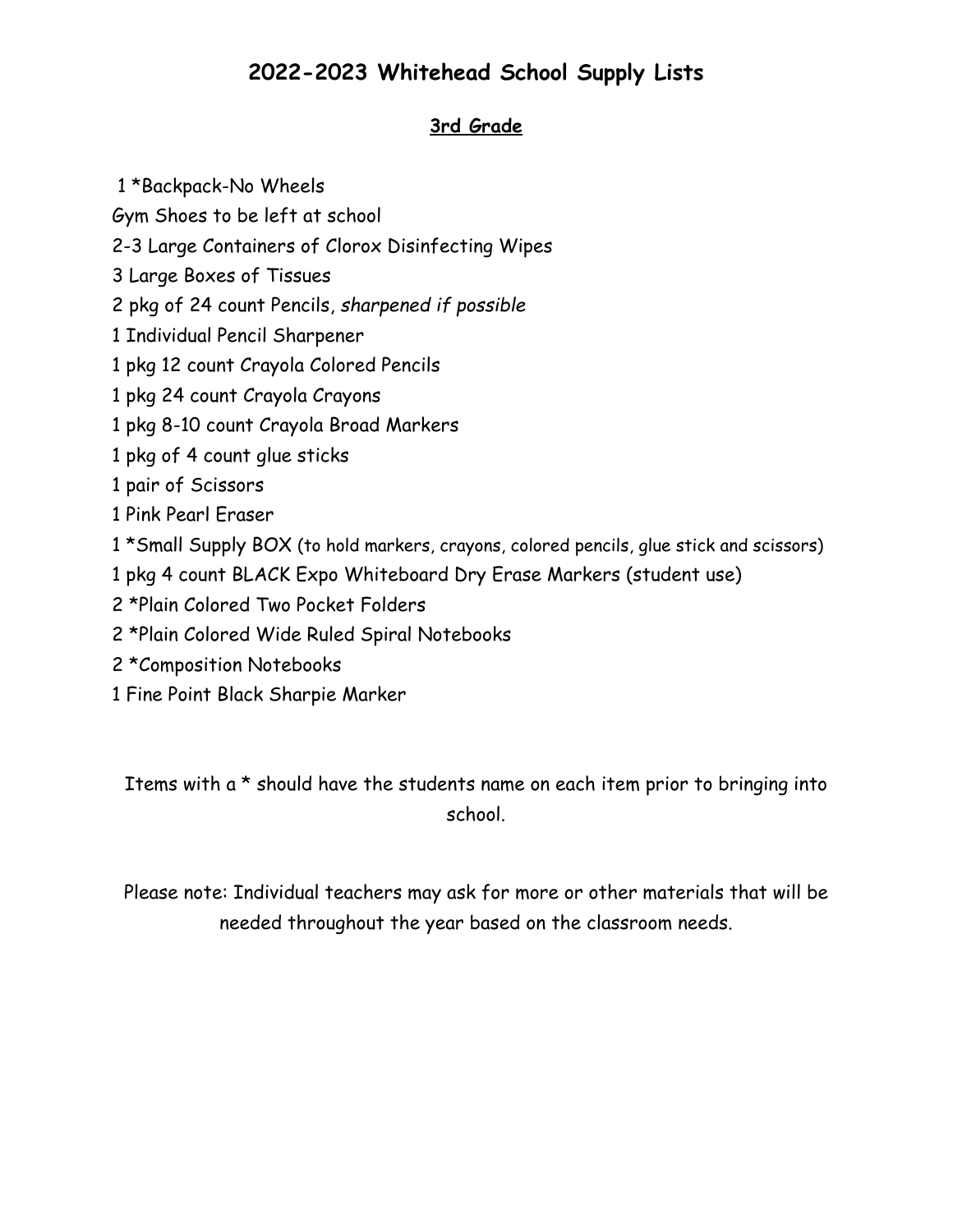#### **3er grado Bilingüe**

\* Mochila-Sin ruedas

Zapatos de gimnasio para dejar en la escuela

recipientes grandes de toallitas desinfectantes Clorox

botellas grandes de desinfectante para manos

cajas grandes de papel facial (Kleenex)

caja de bolsitas Ziploc Cuarto o sandwich

paquetes de 24 lápices *con punta, si es posible*

paquete de 12 lápices de colores de Crayola

paquete de 24 de colores creyones de Crayola

paquete de 8-10 Marcadores Anchos de Crayola (lavable)

paquete Marcadores fluorescentes de 4-5 de diferentes colores (solo clases bilingües)

paquete de 6 pegamentos en tubo/barra

botella de pegamento líquido (solo clases bilingües)

par de tijeras

\* Caja de útiles pequeña (para guardar marcadores, crayones, lápices de colores y tijeras)

- \* bolsa chica para guardar lápices
- borradores de perlas rosadas (solo clases bilingües)

 paquete de 4 marcadores NEGROS Expo Whiteboard Dry Erase Markers (uso para estudiantes)

 \* Carpetas de dos bolsillos (si es posible de los siguientes colores, rojo, verde, azul, amarillo y morado)

 \* Cuadernos de espiral de regla ancha de color (si es posible de los siguientes colores, rojo, verde, azul, amarillo y morado)

regla de pulgadas y centímetros

Los artículos con un \* deben tener el nombre del estudiante en cada artículo antes de traerlos a la escuela.

Tenga en cuenta: Los maestros individuales pueden solicitar más u otros materiales que se necesitarán durante todo el año en función de las necesidades del aula.

Utiles tendrán que ser reemplazados cuando se terminen durante el año escolar.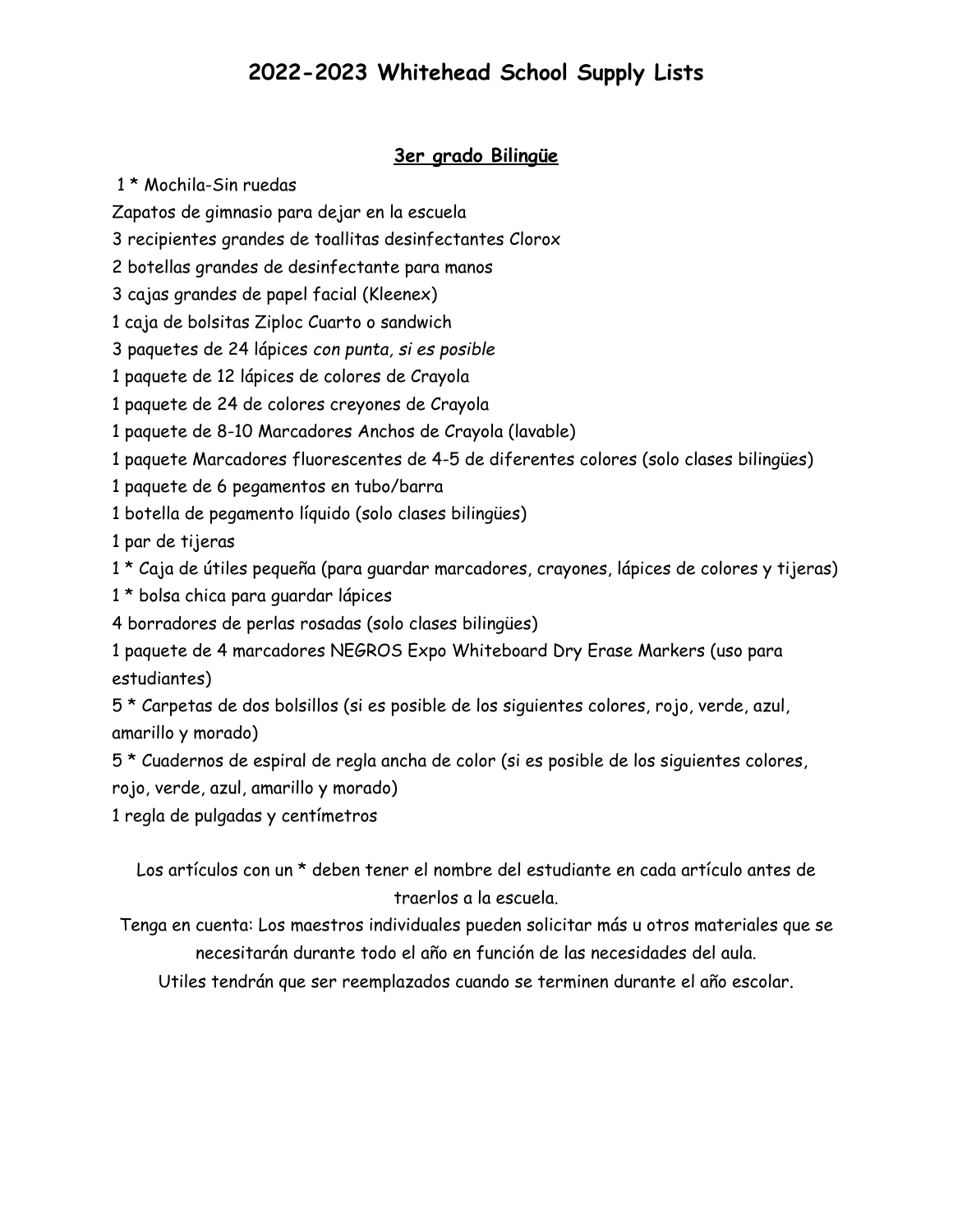### **4th Grade**

- 1 backpack (no wheels)
- Gym shoes (will remain at school)
- 1 pair over the ear headphones to leave at school (not earbuds)
- 48 yellow pencils (pre sharpened)
- 1 personal pencil sharpener
- 2 pink erasers
- 1 pair of scissors
- 2 glue sticks
- 2 highlighters any color
- 1 box colored pencils
- 1 box colored markers
- 1 box of crayons (optional)
- 1 *Sharpie* Black
- 1 pack of 4 *Expo Dry Erase* markers any color
- 1 plastic ruler clear 12-inch and centimeter
- 1 plastic art box for storing supplies
- 4 plastic folders with inner pockets (green, yellow, red, blue if possible)
- 4 spiral notebooks (green, yellow, red, blue if possible)
- 1 composition notebook (non-spiral) lined
- 2 -3 large containers disinfectant wipes (*CLOROX* or similar)
- 1-2 large bottles antibacterial hand sanitizer
- 1 large box of Kleenex
- 1 box of 1 gallon zip lock bags (Last names A-L)
- 1 box quart size freezer bags (Last names M-Z)

### **\*Please open and label each item with your child's name prior to bringing items to school.**

Please note: Supplies will need to be replaced as they run out during the school year.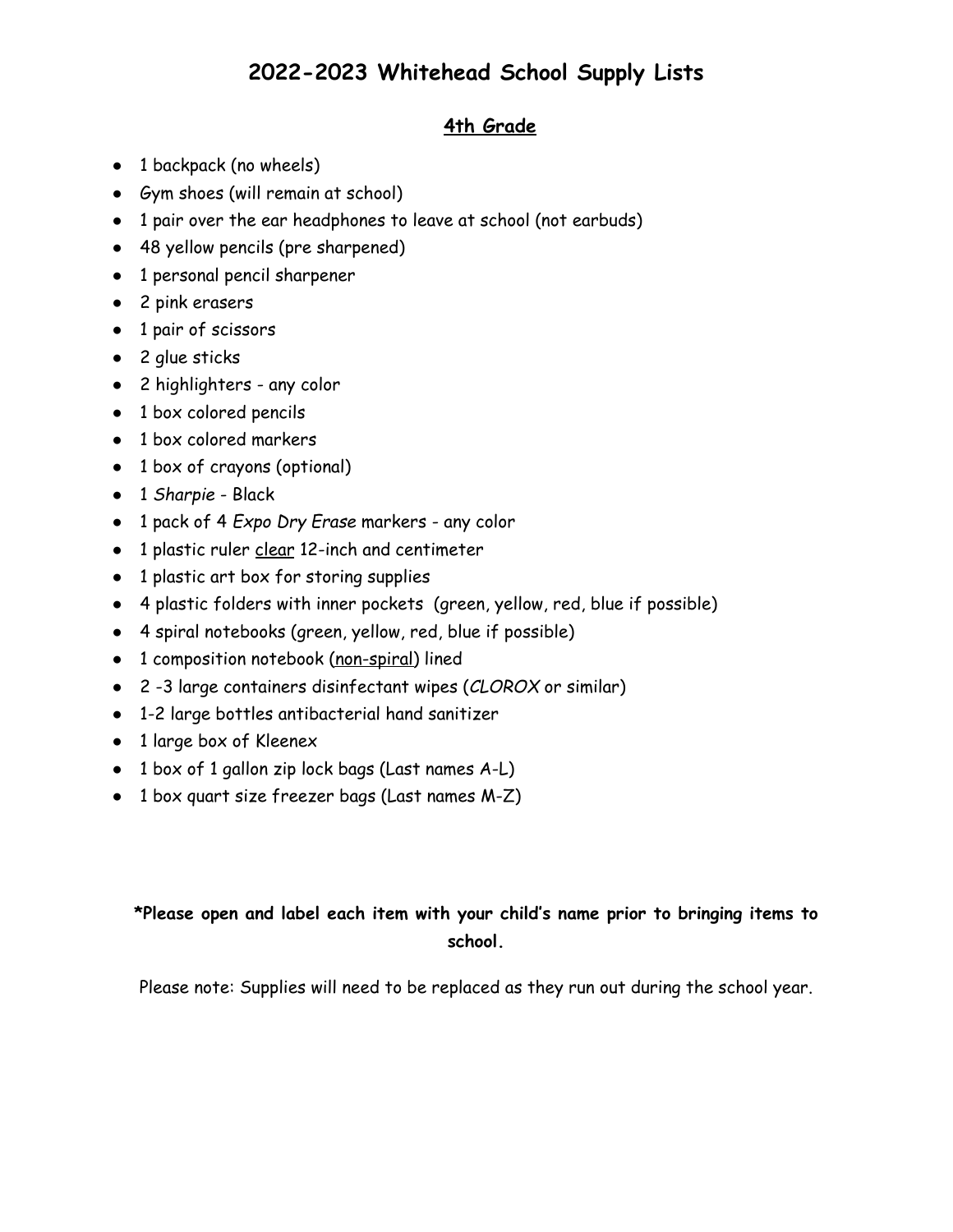#### **4th Grade Bilingual**

- 1 mochila (sin ruedas)
- Zapatos de gimnasia (permanecerán en la escuela)
- Auriculares (**muy importante**)
- 2 paquetes de lápices (cantidad 24 cada uno)
- 2 sacapuntas
- 2 borradores color rosa
- 1 par de tijeras
- 2 barras de pegamento
- 4 marcatextos (highlighters) de colores
- 1 caja de lápices de colores
- 1 caja de marcadores de colores
- 1 *Sharpie* negro
- 1 paquete de 4 marcadores *Expo Dry Erase* de colores
- 1 regla de plástico transparente de 12 pulgadas y centímetros
- 1 caja de plástico para guardar los útiles
- 3 carpetas de plástico con bolsillos interiores (1 verde, 1 amarilla y 1 roja si es posible)
- 4 libretas espirales (1 verde, 1 azul y 1 roja si es posible)
- 1 libreta de composición (no espiral) con renglones
- 3 paquetes grandes de toallitas desinfectantes (*CLOROX* o similar)
- 2 botellas grandes desinfectante antibacteriano para las manos.
- 2 cajas grandes de Kleenex
- 1 caja de bolsas de congelador de 1 galón
- 1 caja de bolsas de congelador de cuarto de galón

Para Mrs. Pasillas:

- 3 Carpetas de plástico de dos bolsillos interiores (de colores rojo, azul, y amarillo)
- 3 Cuadernos de espiral de regla ancha de color (de colores rojo, azul, y amarillo)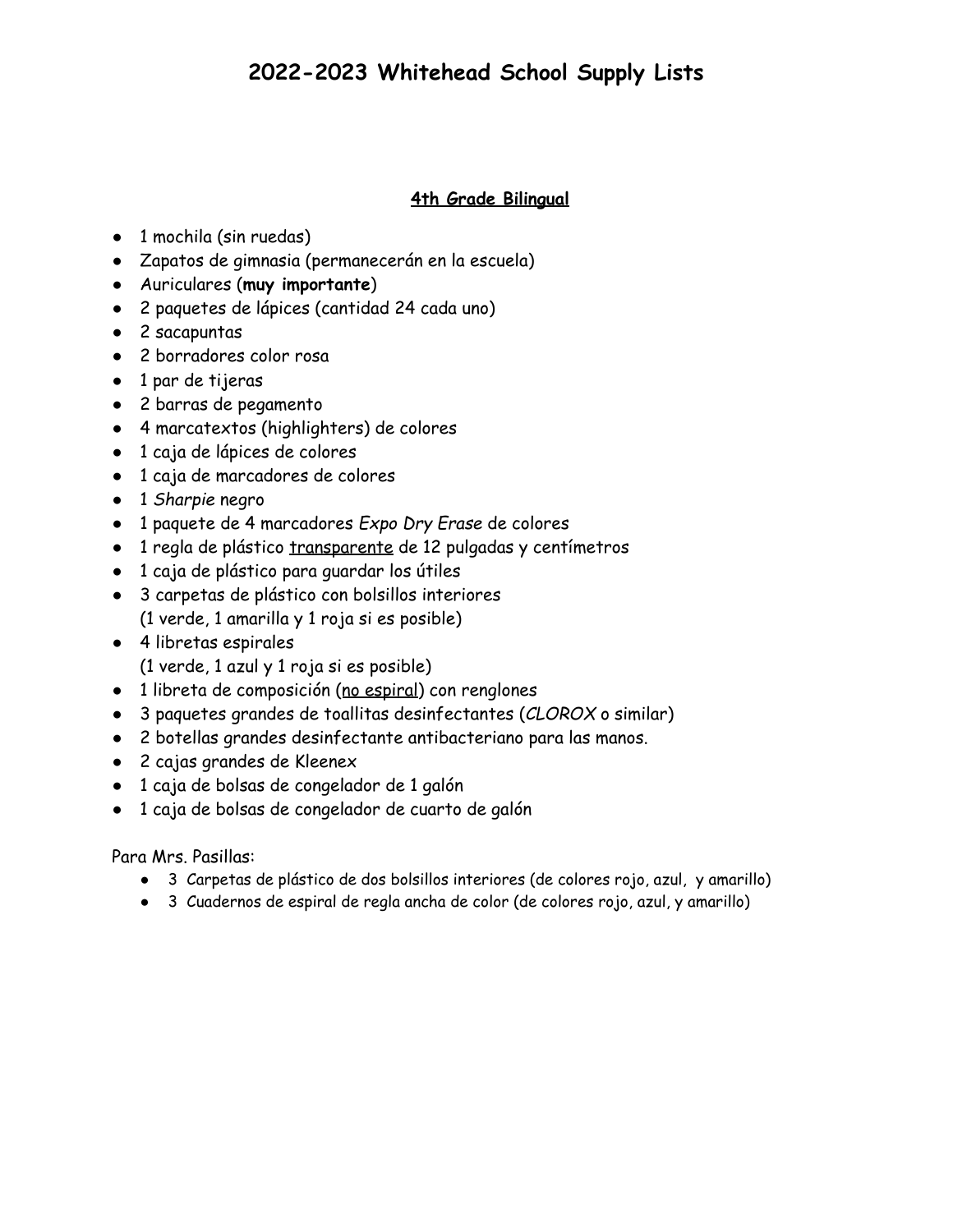### **5 th Grade**



- 1-Back pack
- 2 Anti-Bacterial Hand Sanitizer
- 3 Large boxes of tissues
- 1 Pair of Gym Shoes to leave at school
- 1 Pair headphones to leave at school *Very important supply-we have none to loan out!!!*
- 1 pack of cap erasers
- 1 Box Gallon size freezer Ziploc bags
- 1 Box sandwich size Ziploc bags
- 3 Poly folders (blue (math), green (desk))
- 1 composition notebook
- 2 spiral notebooks (blue)
- 48 pencils
- Crayola colored pencils
- Crayola markers
- 2 glue sticks
- Scissors
- Pencil sharpener (not battery operated)
- 1 Plastic Art box

### **Additional items needed for Ms. Phillip's class only:**

2 pink erasers

4 black expo markers